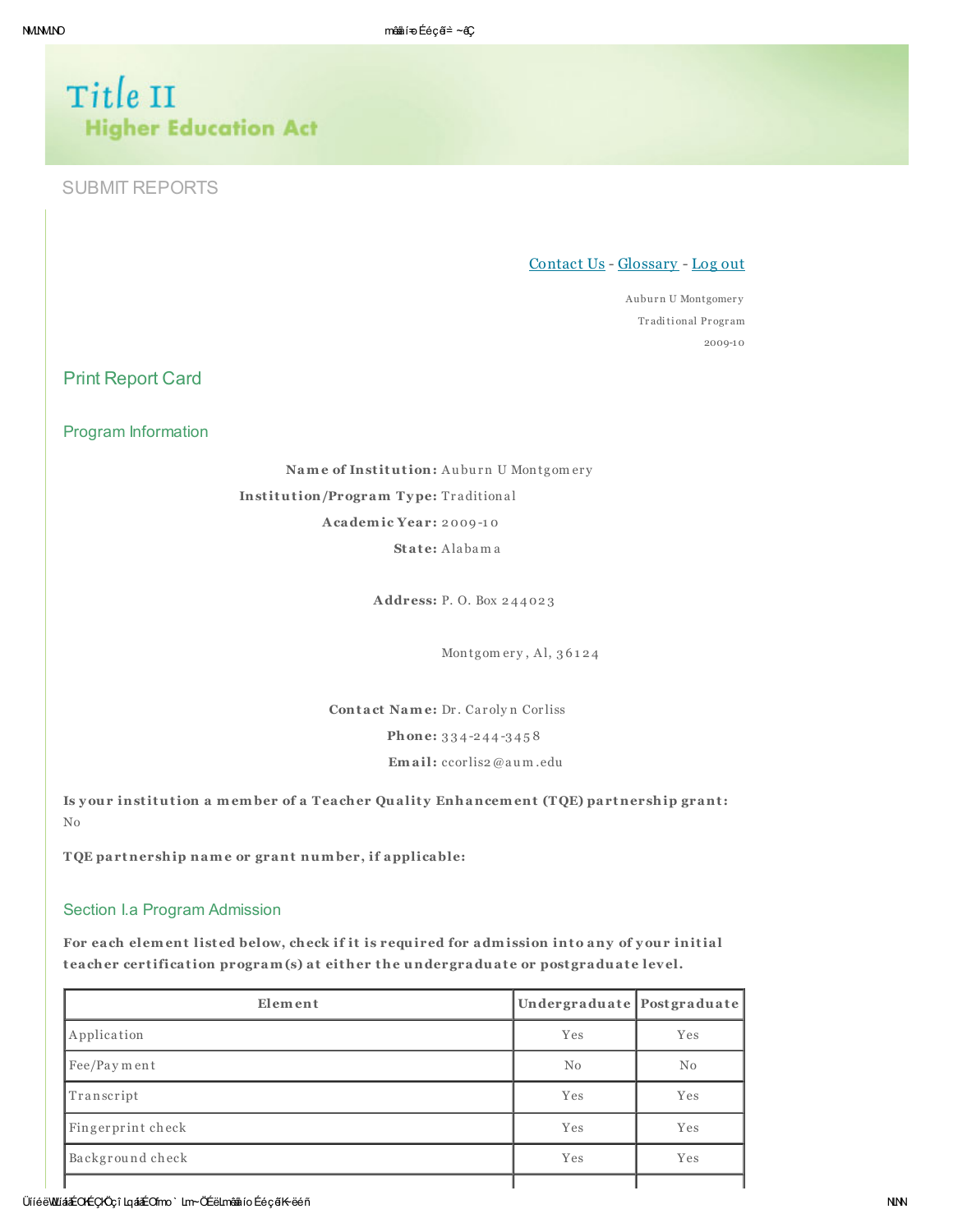**MMMO** 

#### mênâí÷o Ééçã≐ ∼êÇ

| Experience in a classroom or working with children                         | Yes | No             |
|----------------------------------------------------------------------------|-----|----------------|
| Minimum number of courses/credites/sem ester hours completed               | Yes | No             |
| Minimum high school GPA                                                    | No  | N <sub>0</sub> |
| Minimum undergraduate GPA                                                  | Yes | Yes            |
| Minimum GPA in content area coursework                                     | Yes | No             |
| Minimum GPA in professional education coursework                           | Yes | No             |
| Minimum ACT score                                                          | No  | N <sub>0</sub> |
| Minimum SAT score                                                          | No  | N <sub>0</sub> |
| Minimum GRE score                                                          | No  | $\rm No$       |
| Minimum basic skills test score                                            | Yes | Yes            |
| Subject area/academic content test or other subject matter<br>verification | No  | No             |
| Minimum Miller Analogies test score                                        | No  | No             |
| $Recom$ m endation(s)                                                      | No  | No             |
| Essay or personal statement                                                | No  | N <sub>0</sub> |
| Interview                                                                  | Yes | No             |
| Resume                                                                     | No  | No             |
| Bachelor's degree or higher                                                | No  | Yes            |
| Job offer from school/district                                             | No  | No             |
| Personality test                                                           | Yes | N <sub>0</sub> |
| Other (specify:)                                                           | No  | No             |

#### Provide a link to your website where additional information about admissions

requirements can be found:

www.aum.edu

## Indicate when students are formally admitted into your initial teacher certification program:

Sophomore year none

Does your initial teacher certification program conditionally admit students? No

Please provide any additional about or exceptions to the admissions information provided above:

#### Section I.b Program Enrollment

Provide the number of students in the teacher preparation program in the following categories. Note that you must report on the number of students by ethnicity and race separately. Individuals who are non-Hispanic/Latino will be reported in one of the race categories. Also note that individuals can belong to one or more racial groups, so the sum of the members of each racial category may not necessarily add up to the total number of students enrolled.

| $\vert 154 \vert$<br>Total number of students enrolled in 2009-10: |  |
|--------------------------------------------------------------------|--|
| Unduplicated number of males enrolled in 2009-10: 21               |  |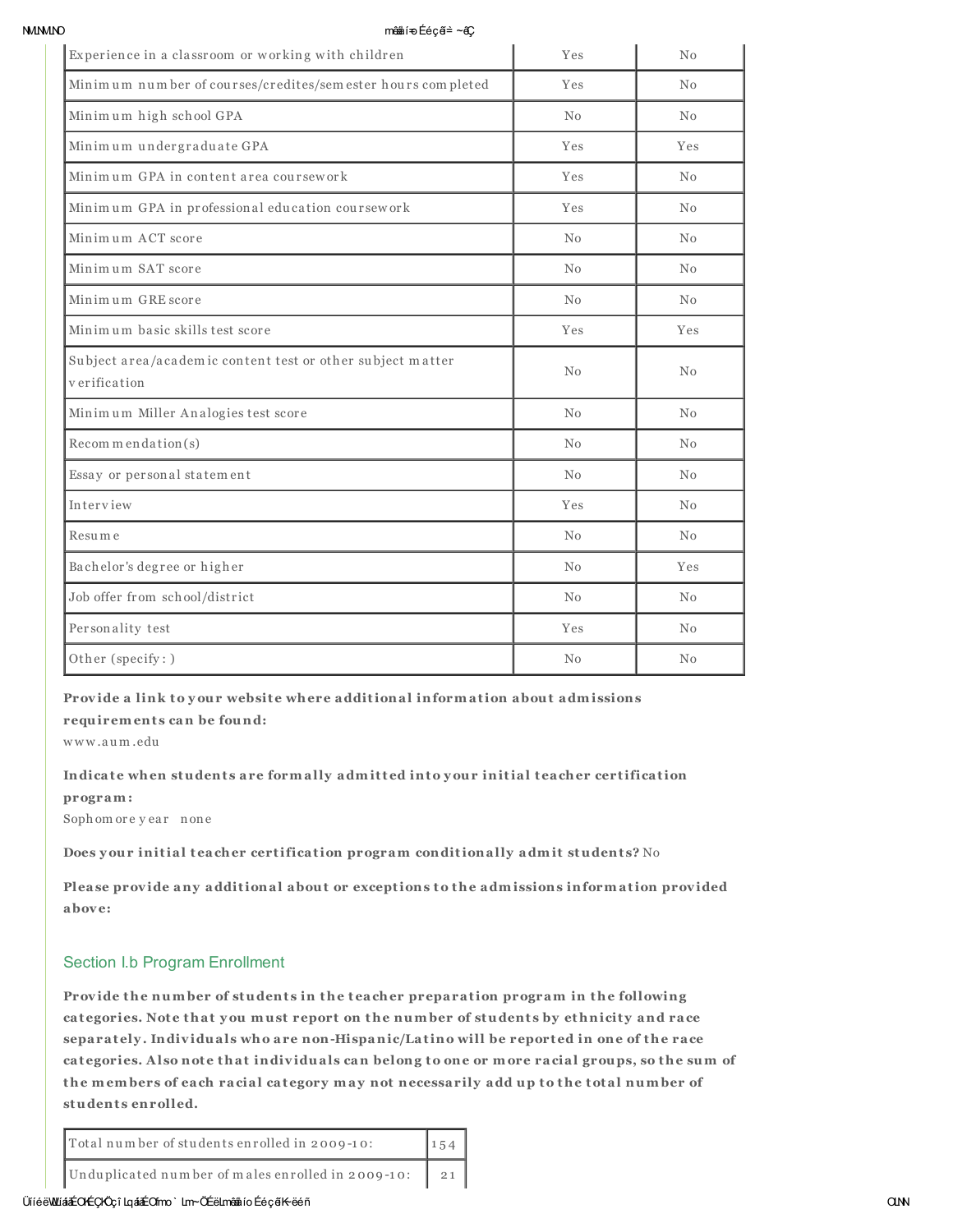NMLNMLNO mê∰áí=o Ééçã≐ ~êÇ

Unduplicated number of fem ales enrolled in 2009-10: 133

| 2009-10                                    | Number enrolled |
|--------------------------------------------|-----------------|
| Ethnicity                                  |                 |
| Hispanic/Latino of any race:               | 4               |
| Race                                       |                 |
| American Indian or Alaska Native:          | $\circ$         |
| Asian:                                     | $\overline{2}$  |
| Black or African American:                 | 38              |
| Native Hawaiian or Other Pacific Islander: | $\Omega$        |
| White:                                     | 110             |
| Two or more races:                         | Ω               |

# Section I.c Supervised Experience

Provide the following information about supervised clinical experience in 2009-10.

| Average number of clock hours required prior to student teaching                                                                      |     |  |  |
|---------------------------------------------------------------------------------------------------------------------------------------|-----|--|--|
| Average number of clock hours required for student teaching<br>525                                                                    |     |  |  |
| Number of full-time equivalent faculty in supervised clinical experience during this academic<br>13<br>vear                           |     |  |  |
| Number of full-time equivalent adjunct faculty in supervised clinical experience during this<br>academic year (IHE and PreK-12 staff) |     |  |  |
| Number of students in supervised clinical experience during this academic year                                                        | 130 |  |  |

Please provide any additional information about or descriptions of the supervised clinical experien ces:

# Section I.d Teachers Prepared

Provide the number of teachers prepared, by academic major and subject area prepared to teach in 2009-10.  $(\frac{205(b)(1)(H)}{H})$ 

|              | Academic major Number prepared |
|--------------|--------------------------------|
|              |                                |
| <b>TOTAL</b> |                                |

| Subject area               | Number prepared |  |  |
|----------------------------|-----------------|--|--|
| Art                        |                 |  |  |
| Biology                    |                 |  |  |
| Collaborative Teacher 6-12 | 9               |  |  |
| Collaborative Teacher K-6  | $1^{\circ}$     |  |  |
| Elementary                 | 52              |  |  |
|                            |                 |  |  |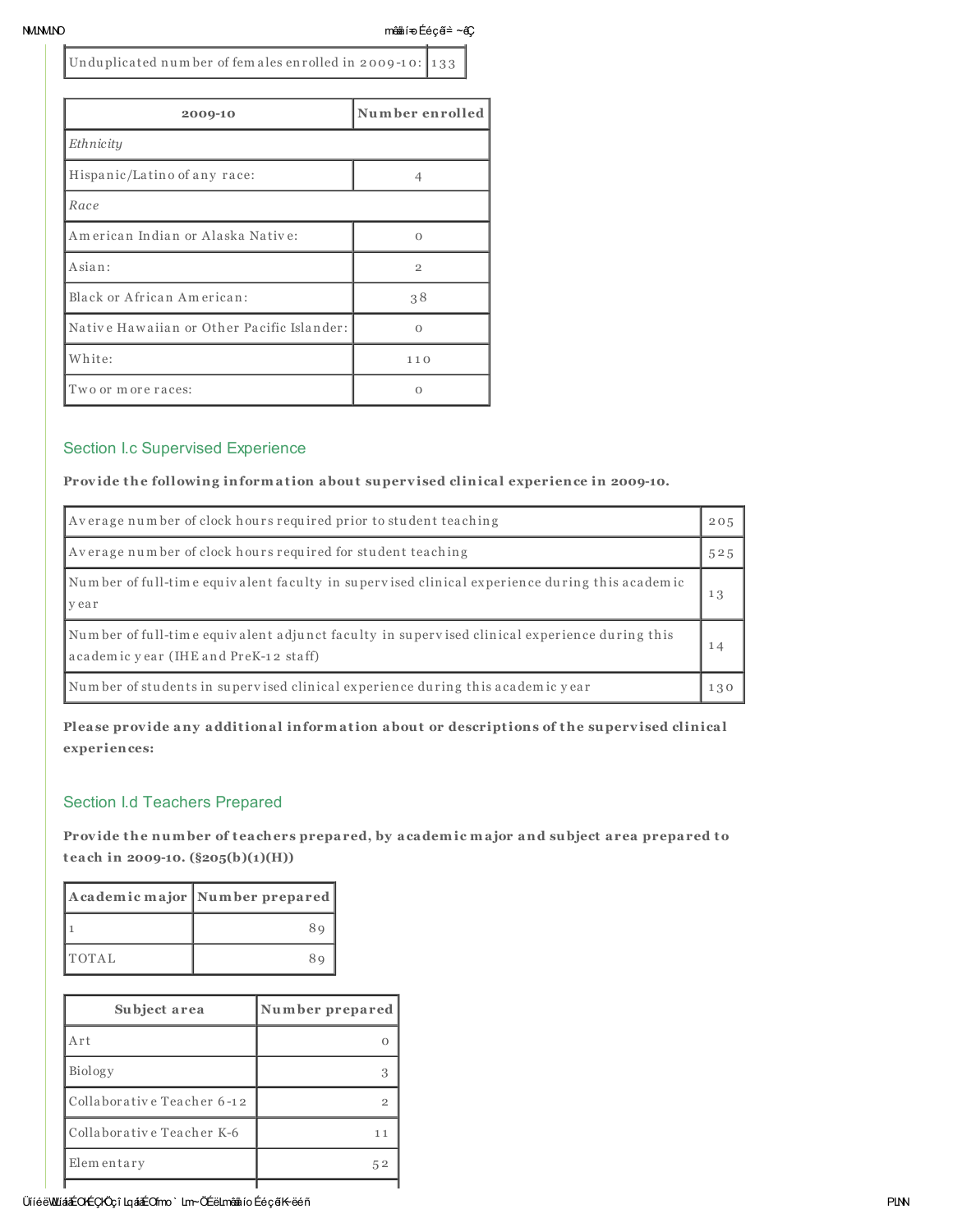| <b>NMININO</b> | mê#âí=oÉéçã≐∼êÇ |
|----------------|-----------------|
|                |                 |

| English/Language Arts |     |
|-----------------------|-----|
| General Science       |     |
| History               |     |
| Mathem atics          |     |
| Physical Education    |     |
| Social Science        |     |
| TOTAL                 | 8 с |

#### Section I.e Program Completers

Provide the total number of initial teacher certification preparation program completers in each of the following a cademic years:

2 009 -1 0: 8 9 2 008 -09 : 7 6 2 007 -08 : 6 6

# Section II. Annual Goals

Each institution of higher education (IHE) that conducts a traditional teacher preparation program (including programs that offer any ongoing professional development programs) or alternative routes to state certification or licensure program, and that enrolls students receiving Federal assistance under this Act, shall set annual quantifiable goals for in creasing the number of prospective teachers trained in teacher shortage areas designated by the Secretary or by the state educational agency, including mathematics, science, special education, and instruction of limited English proficient students. IHEs that do not have a teacher preparation program in one or more of the areas listed below can enter NA for the area(s) in which the IHE does not have that program.

| Teacher shortage area | Goal for increasing prospective teachers trained                                                                                        |
|-----------------------|-----------------------------------------------------------------------------------------------------------------------------------------|
| Mathematics           | Academic year: 2009-10                                                                                                                  |
|                       | Goal: 5% Increase                                                                                                                       |
|                       | Goal met? No                                                                                                                            |
|                       | Description of strategies used to achieve goal:                                                                                         |
|                       | Notify students of the possible assistance of the TEACH Grant.                                                                          |
|                       | Description of steps to improve performance in meeting goal or<br>lessons learned in meeting goal:                                      |
|                       | Improve the means of notifying students about the TEACH Grant by<br>including a statement in written correspondence sent to applicants. |
| Science               | Academic year: 2009-10                                                                                                                  |
|                       | Goal: 5% Increase                                                                                                                       |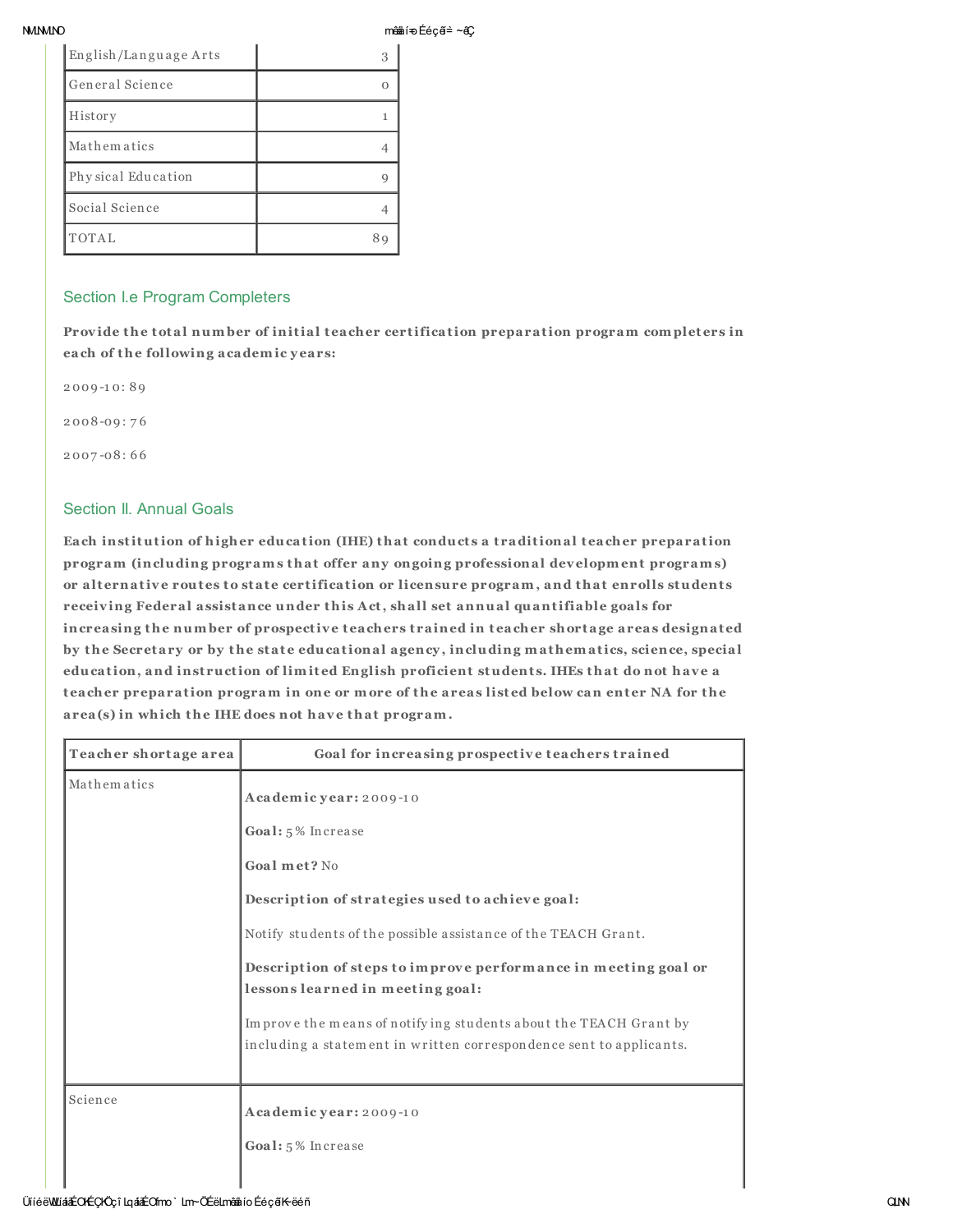| <b>NMINMINO</b> |                                              | mênâí÷o Ééçã≐ ∼êÇ                                                                                                                           |
|-----------------|----------------------------------------------|---------------------------------------------------------------------------------------------------------------------------------------------|
|                 |                                              | Goal met? No                                                                                                                                |
|                 |                                              | Description of strategies used to achieve goal:                                                                                             |
|                 |                                              | Notify students of the possible assistance of the TEACH Grant.                                                                              |
|                 |                                              | Description of steps to improve performance in meeting goal or<br>lessons learned in meeting goal:                                          |
|                 |                                              | Improve the means of notifying students about the TEACH Grant by<br>including a statement in written correspondence sent to each applicant. |
|                 | Special education                            | Academic year: 2009-10                                                                                                                      |
|                 |                                              | Goal: 5% Increase                                                                                                                           |
|                 |                                              | Goal met? Yes                                                                                                                               |
|                 |                                              | Description of strategies used to achieve goal:                                                                                             |
|                 |                                              | Notify students of the possible assistance of the TEACH Grant.                                                                              |
|                 |                                              | Description of steps to improve performance in meeting goal or<br>lessons learned in meeting goal:                                          |
|                 |                                              | Improve the means of notifying students about the TEACH Grant by<br>including a statement in written correspondence sent to applicants.     |
|                 | Instruction of limited<br>English proficient | Academic year: 2009-10                                                                                                                      |
|                 | students                                     | Goal: $N/A$                                                                                                                                 |
|                 |                                              | Goal met? Yes                                                                                                                               |
|                 |                                              | Description of strategies used to achieve goal:                                                                                             |
|                 |                                              | N/A                                                                                                                                         |
|                 |                                              | Description of steps to improve performance in meeting goal or<br>lessons learned in meeting goal:                                          |
|                 |                                              | N/A                                                                                                                                         |
|                 |                                              |                                                                                                                                             |
|                 | Recruitment Efforts                          | Academic year: 2009-10                                                                                                                      |
|                 |                                              | Goal: $1\%$                                                                                                                                 |
|                 |                                              | Goal met? Yes                                                                                                                               |
|                 |                                              | Description of strategies used to achieve goal:                                                                                             |
|                 |                                              | Continue working to recruiter Math and Science Teachers.                                                                                    |
|                 |                                              | Description of steps to improve performance in meeting goal or<br>lessons learned in meeting goal:                                          |
|                 |                                              | Improvemeans of notifying prospects.                                                                                                        |

Provide any additional comments, exceptions and explanations below: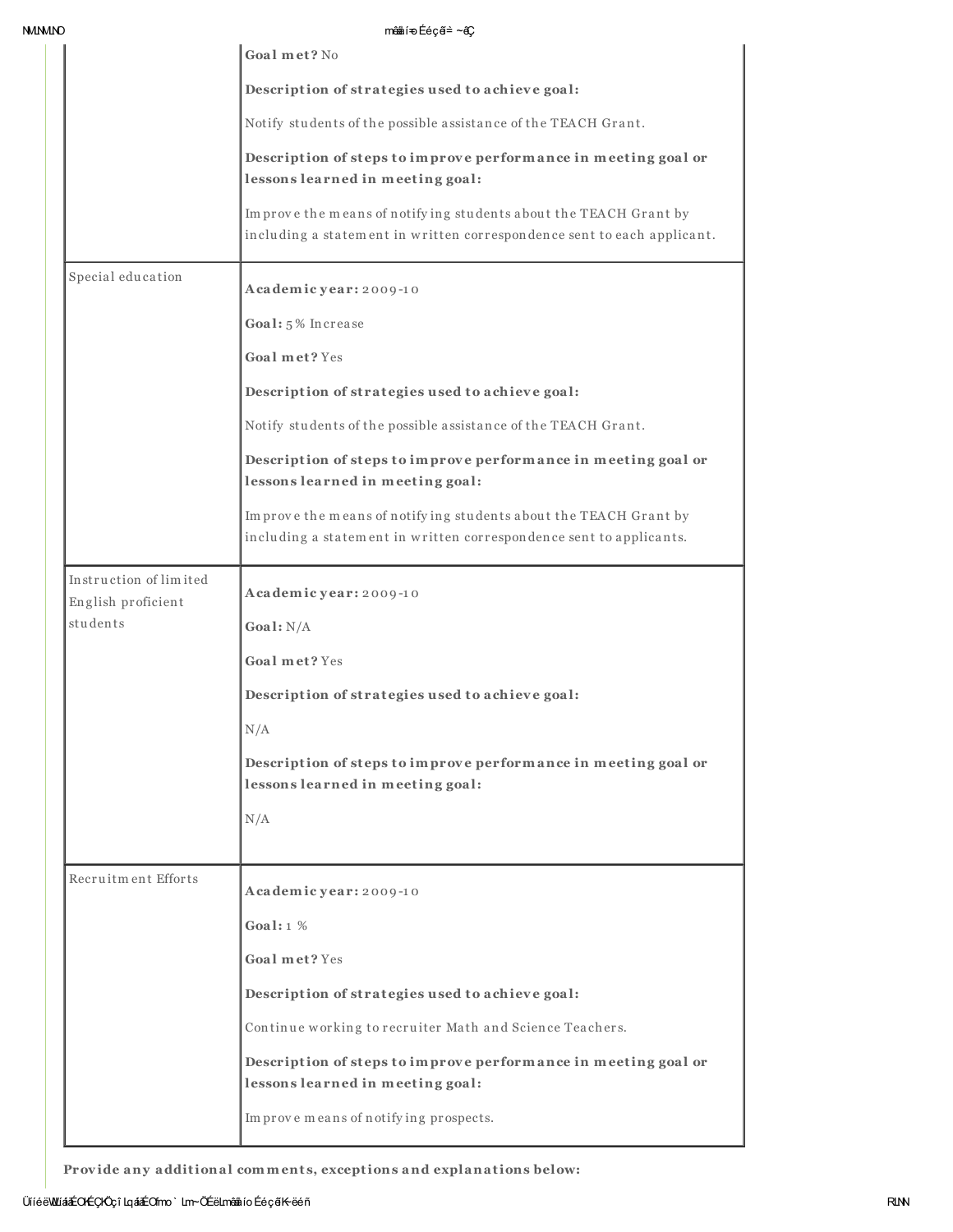$N/A$ 

#### Section II, Assurances

Please indicate whether your institution is in compliance with the following assurances.

Training provided to prospective teachers responds to the identified needs of the local educational agencies or States where the institution's graduates are likely to teach, based on past hiring and recruitment trends.

Yes

Training provided to prospective teachers is closely linked with the needs of schools and the instructional decisions new teachers face in the classroom. Yes

Prospective special education teachers receive coursework in core academic subjects and receive training in providing instruction in core academic subjects.  $Y_{PS}$ 

General education teachers receive training in providing instruction to children with disabilities.

Yes

General education teachers receive training in providing instruction to limited English proficient students.

Yes

General education teachers receive training in providing instruction to children from lowincome families.

Yes

Prospective teachers receive training on how to effectively teach in urban and rural schools, as applicable.

Yes

Describe your institution's most successful strategies in meeting the assurances listed above:

All these assurances are integrated in courses and internship and assessed at the midpoint and program completion.

#### Section III. Assessment Rates

| Assessment code - Assessment name<br><b>Test Company</b><br>Group                                  | Number<br>taking<br>tests | Avg.<br>scaled<br>score | Number   Pass   Average<br>passing<br>tests | rate<br>$(\%)$ | <b>State</b><br>pass<br>rate<br>$(\%)$ | <b>State</b><br>Average<br>scaled<br>score |
|----------------------------------------------------------------------------------------------------|---------------------------|-------------------------|---------------------------------------------|----------------|----------------------------------------|--------------------------------------------|
| ETS0133 - ART CONTENT KNOWLEDGE<br>Educational Testing Service (ETS)<br>Other enrolled students    |                           |                         |                                             |                |                                        |                                            |
| ETS0235 -BIOLOGY CONTENT KNOWLEDGE<br>Educational Testing Service (ETS)<br>Other enrolled students |                           |                         |                                             |                | 70                                     | 150                                        |
| ETS0235-BIOLOGY CONTENT KNOWLEDGE                                                                  | 3                         |                         |                                             |                | 100                                    | 157                                        |

#### ÜlíéëWLiánÉOKÉÇKÖçî LgánÉOfmo` Lm~ÖÉëLmêna ío ÉéçãK-ëéñ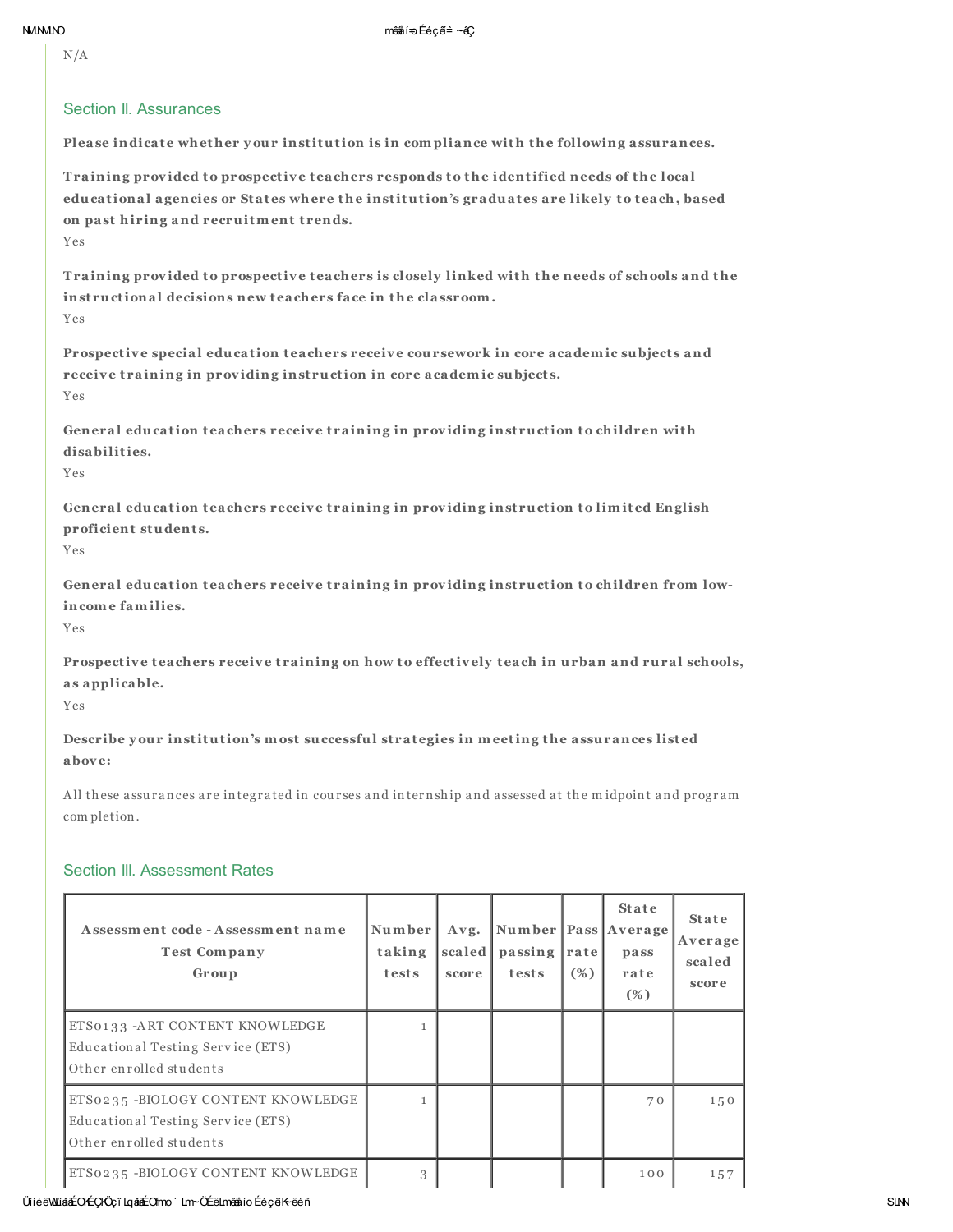| ۰. |
|----|

 $m$ ênn $n \in \mathsf{H}$ n Éé $c$ ã $\cong$   $\sim$ â $\mathsf{C}$ 

|                                                                                                                                 | $\frac{1}{2}$  |     |    |     |     |     |
|---------------------------------------------------------------------------------------------------------------------------------|----------------|-----|----|-----|-----|-----|
| Educational Testing Service (ETS)<br>All program completers, 2009-10                                                            |                |     |    |     |     |     |
| ETS0235 -BIOLOGY CONTENT KNOWLEDGE<br>Educational Testing Service (ETS)<br>All program completers, 2008-09                      | $\mathbf{1}$   |     |    |     | 100 | 154 |
| ETS0235 -BIOLOGY CONTENT KNOWLEDGE<br>Educational Testing Service (ETS)<br>All program completers, 2007-08                      | $\overline{4}$ |     |    |     | 100 | 158 |
| ETS0014 - ELEMENTARY ED CONTENT<br>KNOWLEDGE<br>Educational Testing Service (ETS)<br>Other enrolled students                    | 71             | 152 | 63 | 89  | 89  | 154 |
| ETS0014 - ELEMENTARY ED CONTENT<br><b>KNOWLEDGE</b><br>Educational Testing Service (ETS)<br>All program completers, 2009-10     | 60             | 153 | 60 | 100 | 99  | 158 |
| ETS0014 - ELEMENTARY ED CONTENT<br><b>KNOWLEDGE</b><br>Educational Testing Service (ETS)<br>All program completers, 2008-09     | 60             | 153 | 56 | 93  | 99  | 158 |
| ETS0014 - ELEMENTARY ED CONTENT<br>KNOWLEDGE<br>Educational Testing Service (ETS)<br>All program completers, 2007-08            | 51             | 156 | 51 | 100 | 100 | 158 |
| ETS0041 - ENG LANG LIT COMP CONTENT<br><b>KNOWLEDGE</b><br>Educational Testing Service (ETS)<br>Other enrolled students         | 5              |     |    |     | 85  | 167 |
| ETS0041 - ENG LANG LIT COMP CONTENT<br>KNOWLEDGE<br>Educational Testing Service (ETS)<br>All program completers, 2009-10        | 3              |     |    |     | 100 | 172 |
| ETS0041 - ENG LANG LIT COMP CONTENT<br>KNOWLEDGE<br>Educational Testing Service (ETS)<br>All program completers, 2008-09        | 6              |     |    |     | 100 | 173 |
| ETS0041 - ENG LANG LIT COMP CONTENT<br><b>KNOWLEDGE</b><br>Educational Testing Service (ETS)<br>All program completers, 2007-08 | $\overline{2}$ |     |    |     | 100 | 176 |
| ETS0435 - GENERAL SCI CONTENT<br>KNOWLEDGE<br>Educational Testing Service (ETS)<br>Other enrolled students                      | 3              |     |    |     | 90  | 159 |
| ETS0435 - GENERAL SCI CONTENT<br>KNOWLEDGE                                                                                      | $\mathbf{1}$   |     |    |     | 100 | 163 |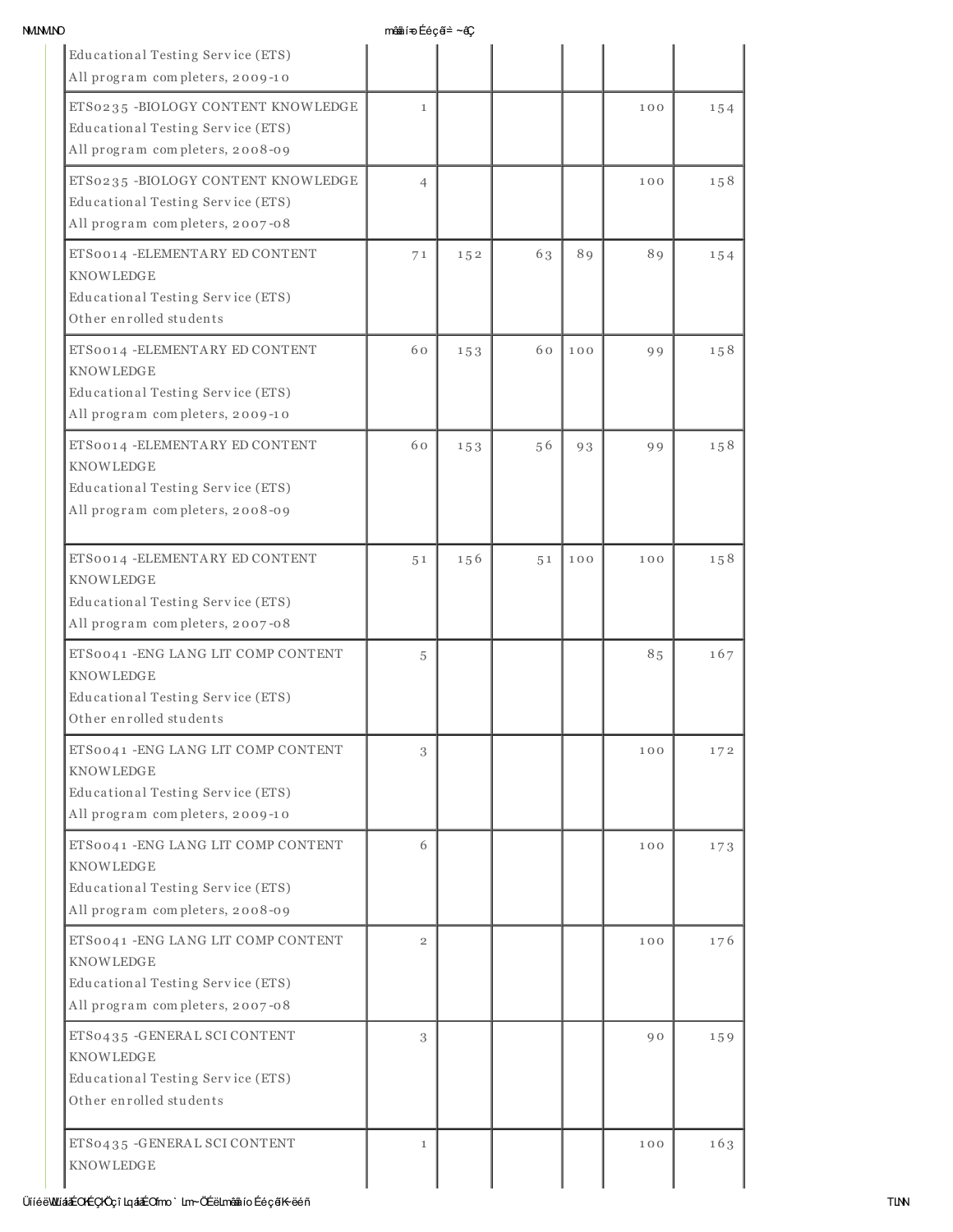| <b>NMININC</b> |  |
|----------------|--|
|                |  |

 $m$ ênn $n \in \mathsf{H}$ n Éé $c$ ã $\cong$   $\sim$ â $\mathsf{C}$ 

|                                                                                                                              | $\frac{1}{2}$  |  |     |           |
|------------------------------------------------------------------------------------------------------------------------------|----------------|--|-----|-----------|
| Educational Testing Service (ETS)<br>All program completers, 2007-08                                                         |                |  |     |           |
| ETS0061 -MATHEMATICS: CONTENT<br><b>KNOWLEDGE</b><br>Educational Testing Service (ETS)<br>Other enrolled students            | $\overline{2}$ |  | 74  | 135       |
| ETS0061 - MATHEMATICS: CONTENT<br><b>KNOWLEDGE</b><br>Educational Testing Service (ETS)<br>All program completers, 2009-10   | $\overline{4}$ |  | 100 | 144       |
| ETS0061 - MATHEMATICS: CONTENT<br><b>KNOWLEDGE</b><br>Educational Testing Service (ETS)<br>All program completers, 2008-09   | $\mathbf{1}$   |  | 100 | 144       |
| ETS0061-MATHEMATICS: CONTENT<br><b>KNOWLEDGE</b><br>Educational Testing Service (ETS)<br>All program completers, 2007-08     | $\overline{2}$ |  | 100 | 141       |
| ETS0091-PHYSICAL ED: CONTENT<br><b>KNOWLEDGE</b><br>Educational Testing Service (ETS)<br>Other enrolled students             | 3              |  | 87  | 149       |
| ETS0091 -PHYSICAL ED: CONTENT<br><b>KNOWLEDGE</b><br>Educational Testing Service (ETS)<br>All program completers, 2009-10    | 9              |  | 100 | $1\,5\,1$ |
| ETS0091 - PHYSICAL ED: CONTENT<br><b>KNOWLEDGE</b><br>Educational Testing Service (ETS)<br>All program completers, 2008-09   | 6              |  | 100 | 152       |
| ETS0091 -PHYSICAL ED: CONTENT<br><b>KNOWLEDGE</b><br>Educational Testing Service (ETS)<br>All program completers, 2007-08    | $\mathbf Q$    |  | 100 | 154       |
| ETS0081 -SOCIAL STUDIES: CONTENT<br><b>KNOWLEDGE</b><br>Educational Testing Service (ETS)<br>Other enrolled students         | 5              |  | 66  | 158       |
| ETS0081 -SOCIAL STUDIES: CONTENT<br><b>KNOWLEDGE</b><br>Educational Testing Service (ETS)<br>All program completers, 2009-10 | $\overline{4}$ |  | 100 | 167       |
| ETS0081 -SOCIAL STUDIES: CONTENT<br><b>KNOWLEDGE</b><br>Educational Testing Service (ETS)<br>All program completers, 2008-09 | $\mathbf{1}$   |  | 100 | 165       |
| ETS0081 -SOCIAL STUDIES: CONTENT                                                                                             | $\mathbf{1}$   |  | 100 | 165       |

## ÜííéëWLíánÉCKÉÇKÖçî LqánáÉOfmo ` Lm~ÖÉëLmênâio ÉéçeĭK~ëéñ ULNN composition a Literature en Santa Composition a L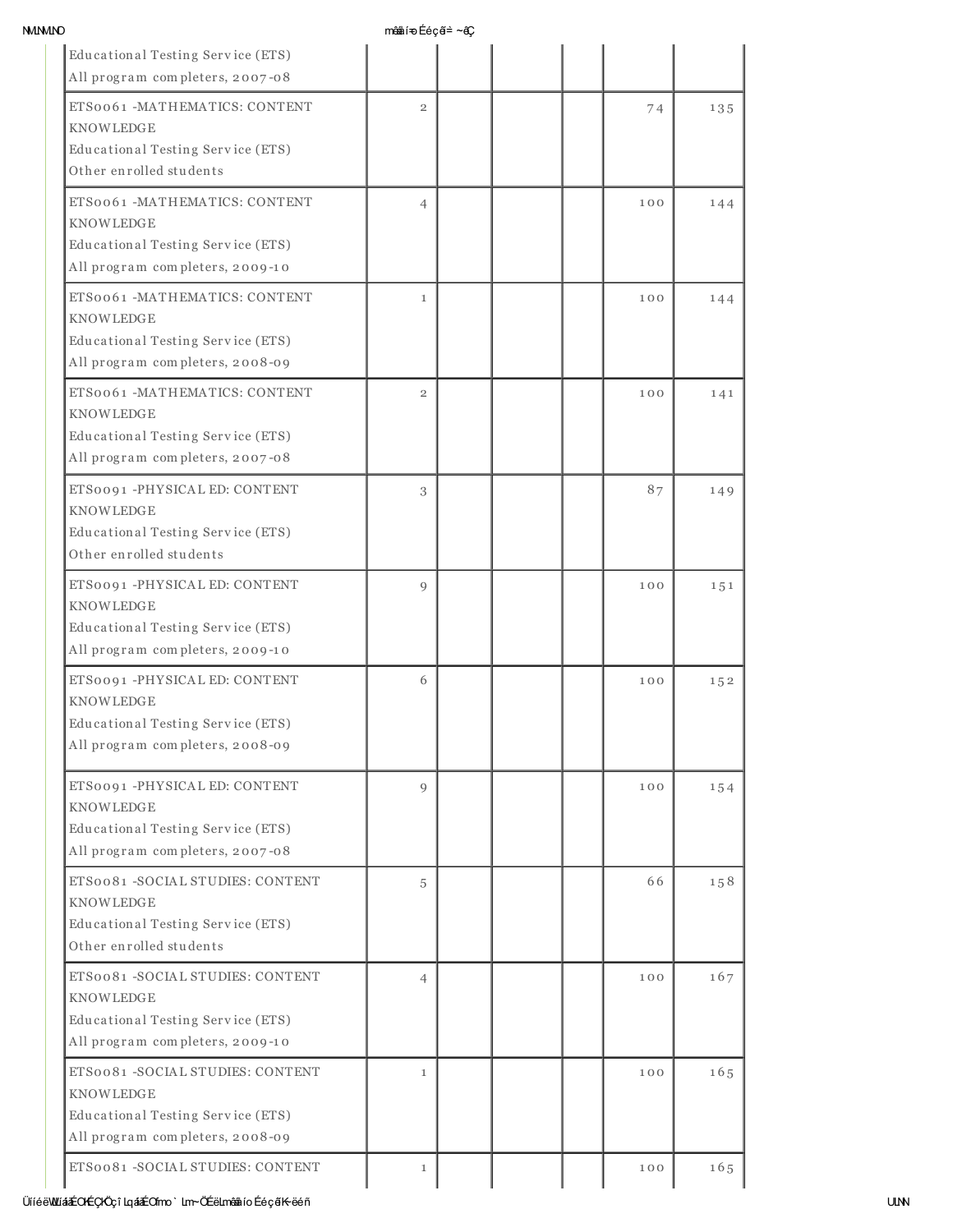#### **MMMO**

mân≸í∓n Éécã≐ ∼ãC

| <b>KNOWLEDGE</b><br>Educational Testing Service (ETS)<br>All program completers, 2007-08                                             |  |  |     |     |
|--------------------------------------------------------------------------------------------------------------------------------------|--|--|-----|-----|
| ETS0941 -WORLD AND U.S. HISTORY:<br><b>CONTENT KNOWLEDGE</b><br>Educational Testing Service (ETS)<br>All program completers, 2009-10 |  |  | 100 | 152 |
| ETS0941 -WORLD AND U.S. HISTORY:<br><b>CONTENT KNOWLEDGE</b><br>Educational Testing Service (ETS)<br>All program completers, 2007-08 |  |  | 100 | 161 |

# **Section III. Summary Rates**

| Group                           | taking<br>tests | Number Number Pass<br>passing<br>tests | rate<br>(%) | <b>State</b><br>Average<br>pass rate<br>(%) |
|---------------------------------|-----------------|----------------------------------------|-------------|---------------------------------------------|
| All program completers, 2009-10 | 84              | 84                                     | 100         | 100                                         |
| All program completers, 2008-09 | 75              | 71                                     | 95          | 99                                          |
| All program completers, 2007-08 | 71              | 71                                     | 100         | 100                                         |

# Section IV. Low-Performing

Provide the following information about the approval or accreditation of your teacher preparation program.

Is your teacher preparation program currently approved or accredited? Yes

If yes, please specify the organization(s) that approved or accredited your program: State

**NCATE** 

Is your teacher preparation program currently under a designation as "low-performing" by the state (as per section 207(a) of the HEA of 2008)?  $_{\rm No}$ 

# Section V. Technology

Does your program prepare teachers to:

- integrate technology effectively into curricula and instruction Yes
- use technology effectively to collect data to improve teaching and learning Yes
- use technology effectively to manage data to improve teaching and learning Yes
- . use technology effectively to analyze data to improve teaching and learning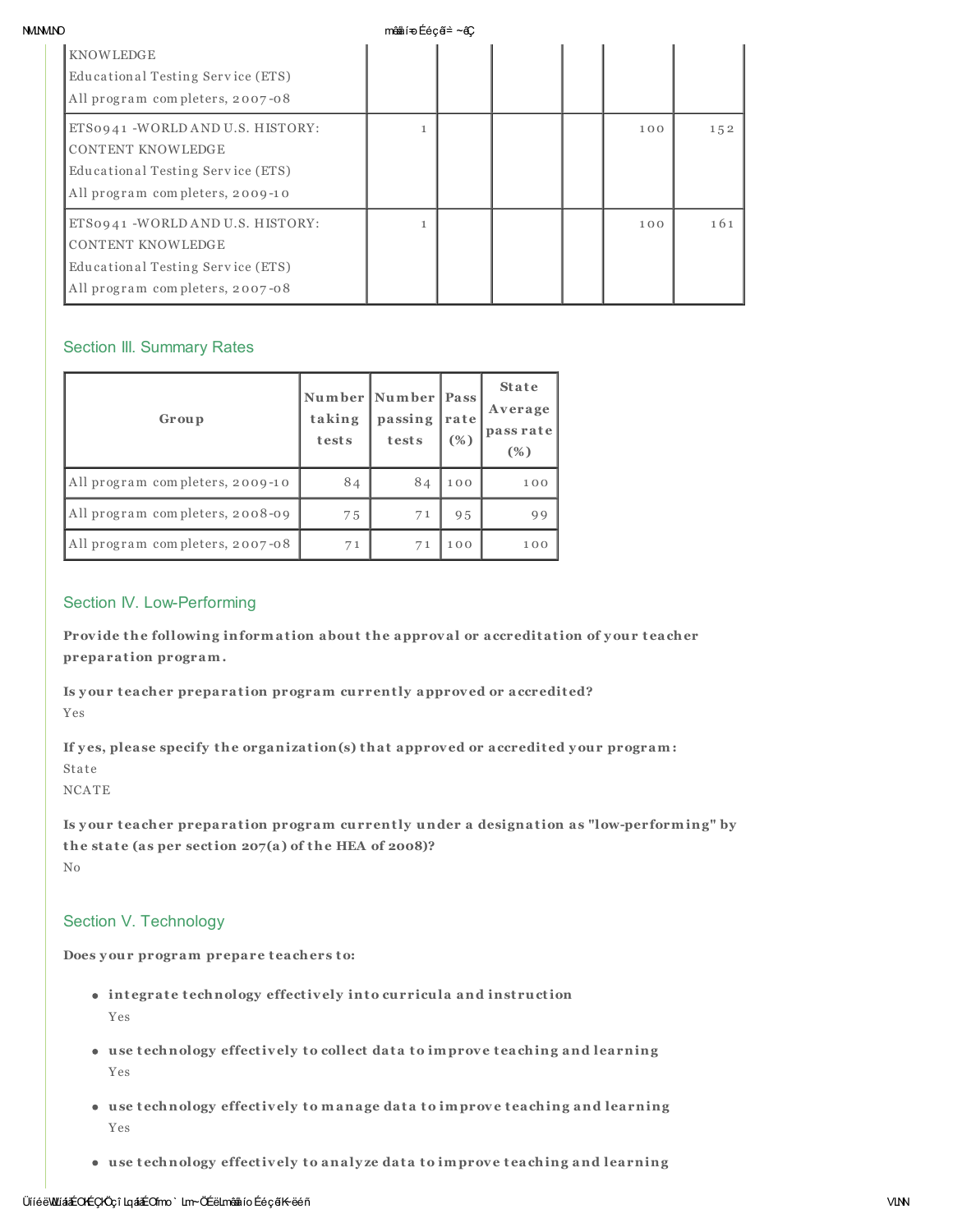Yes

Provide a description of how your program prepares teachers to integrate technology effectively into curricula and instruction, and to use technology effectively to collect, manage, and analyze data in order to improve teaching and learning for the purpose of increasing student academic achievement. Include a description of how your program prepares teachers to use the principles of universal design for learning, as applicable. Include planning activities and a timeline if any of the four elements listed above are not currently in place.

All these assurances are integrated in courses and internship and assessed at the midpoint and program completion.

## Section VI. Teacher Training

Does your program prepare general education teachers to:

- teach students with disabilities effectively  $Y_{PS}$
- participate as a member of individualized education program teams Yes
- teach students who are limited English proficient effectively Yes

Provide a description of how your program prepares general education teachers to teach students with disabilities effectively, including training related to participation as a member of individualized education program teams, as defined in section 614(d)(1)(B) of the Individuals with Disabilities Education Act, and to effectively teach students who are limited English proficient. Include planning activities and a timeline if any of the three elements listed above are not currently in place.

All these assurances are integrated in courses and internship and assessed at the midpoint and program completion.

#### Does your program prepare special education teachers to:

- teach students with disabilities effectively Yes
- participate as a member of individualized education program teams Yes
- teach students who are limited English proficient effectively  $Y_{PS}$

Provide a description of how your program prepares special education teachers to teach students with disabilities effectively, including training related to participation as a member of individualized education program teams, as defined in section 614(d)(1)(B) of the Individuals with Disabilities Education Act, and to effectively teach students who are limited English proficient. Include planning activities and a timeline if any of the three elements listed above are not currently in place.